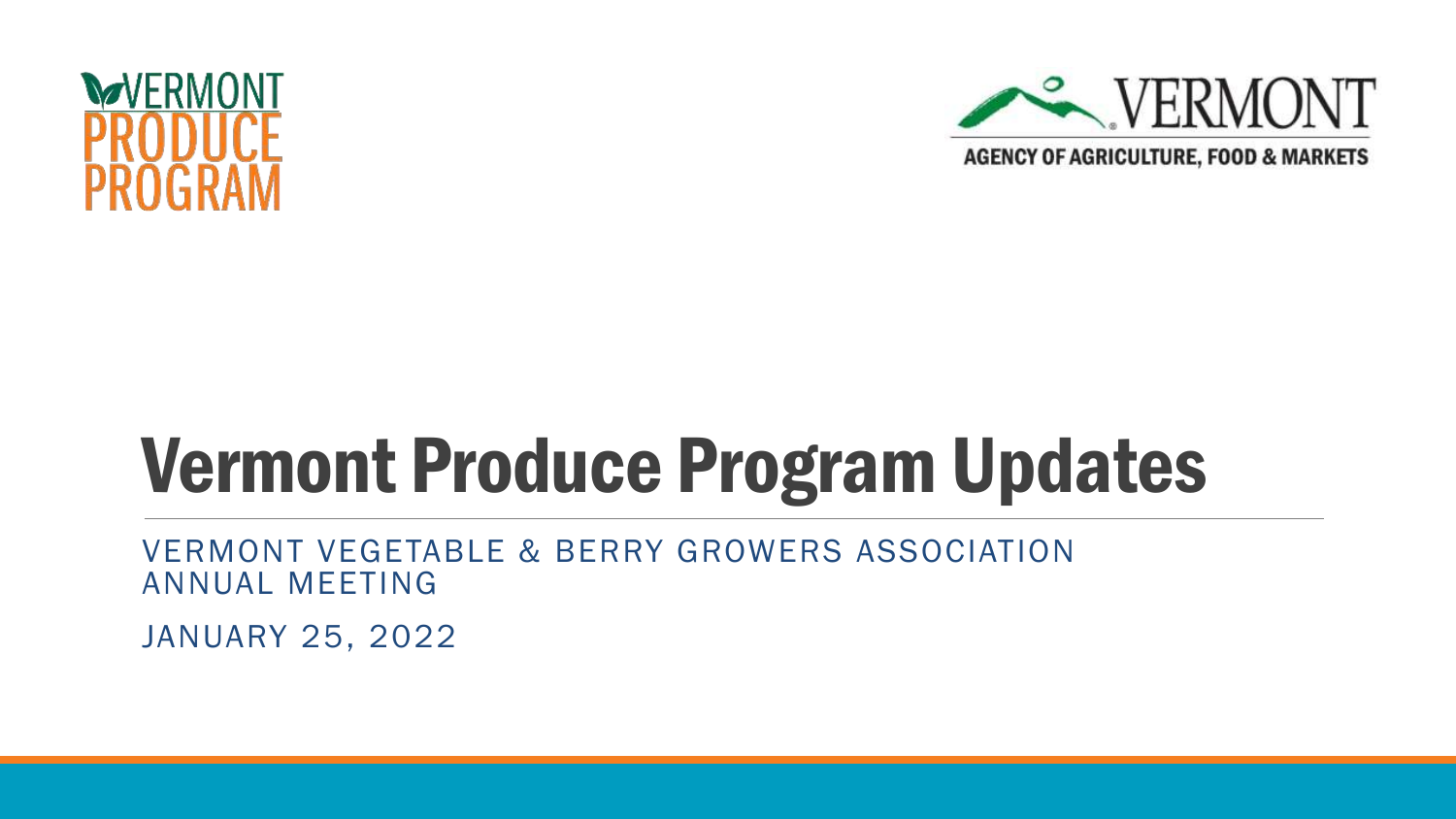#### Specialty Crop Producer Association Grants

Grants to strengthen producer associations and cooperatives that serve Vermont specialty crop businesses for

- Producer associations, cooperatives, and groups of 3 or more producers/businesses
- Service providers that serve the above

Specialty crops include fruits, vegetables, tree nuts, honey, hops, maple syrup, mushrooms, herbs and spices, medicinal plants, nursery crops, Christmas trees, and floriculture

Applicant webinar Thursday, January 27 2:00–3:30 PM

Apply by Sunday, February 27 11:59 PM

Learn more at [agriculture.vermont.gov/grants/specialtycrop/producer](https://agriculture.vermont.gov/grants/specialtycrop/producer)

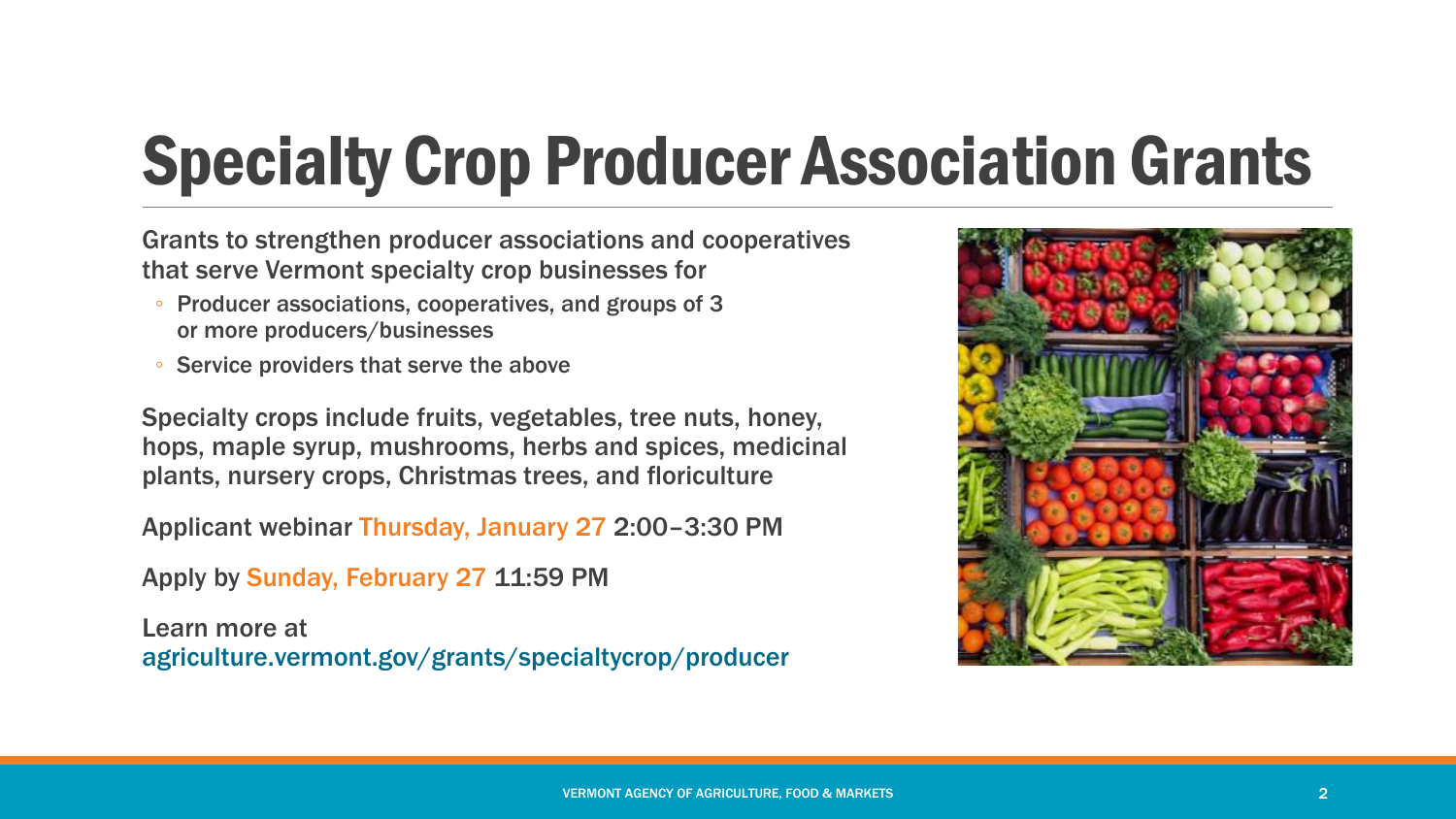#### [Food Safety Modernization Act \(FSMA\)](https://www.fda.gov/food/food-safety-modernization-act-fsma/fsma-proposed-rule-agricultural-water) Proposed Rule on Agricultural Water

Revised water requirements for the FSMA Produce Safety Rule

- Replace pre-harvest microbial quality criteria and testing …
- … with requirements for systems-based pre-harvest agricultural water assessments
- Pre-harvest [water testing is optional under](https://www.federalregister.gov/documents/2022/01/07/2021-28503/standards-for-the-growing-harvesting-packing-and-holding-of-produce-for-human-consumption-relating) the Proposed Rule

Opportunity to [submit formal comments](https://www.regulations.gov/docket/FDA-2021-N-0471) via the docket

[Public Meetings on the Proposed Changes](https://www.fda.gov/food/workshops-meetings-webinars-food-and-dietary-supplements/public-meetings-proposed-changes-agricultural-water-requirements-produce-safety-rule-02142022)

First Virtual Public Meeting Monday, February 14 11:45 AM–7:45 PM

Second Virtual Public Meeting Friday, February 25 8:45 AM–4:45 PM

Please share your comments or questions with us!

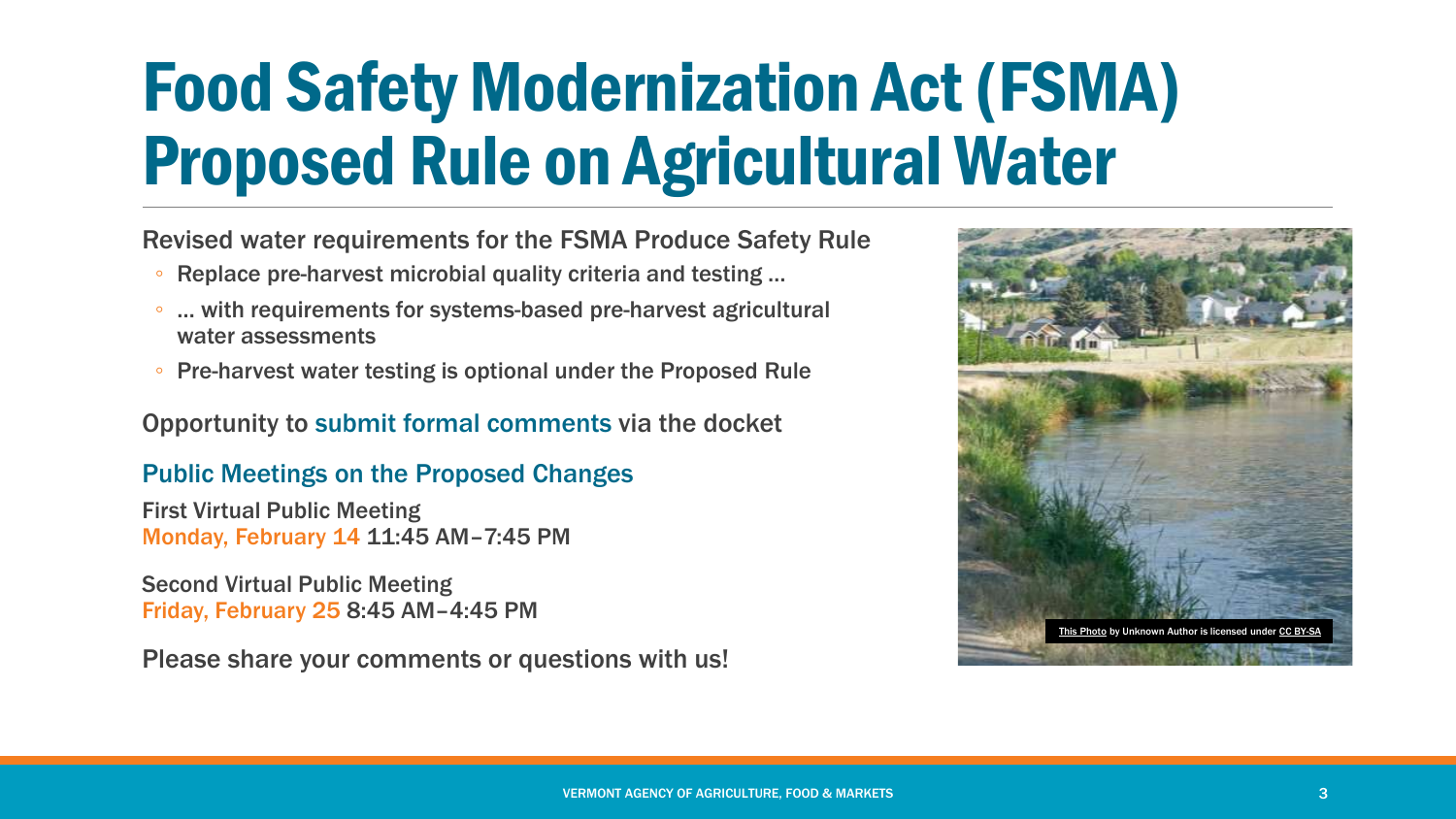### Produce Safety Alliance Grower Training



Training for fruit and vegetable growers and others interested in

- Produce safety
- FSMA Produce Safety Rule
- Good Agricultural Practices (GAPs)
- Co-management of natural resources and food safety

Led by University of Vermont Extension & Agency of Agriculture

Delivered remotely via Zoom Tuesday, March 8 & Wednesday, March 9 1:00–5:00 PM

\$20 – includes course materials and certificate

The PSA Grower Training is one way to satisfy the FSMA Produce Safety Rule requirement that "at least one supervisor or responsible party" completes food safety training recognized as adequate by FDA. (§ 112.22(c)).